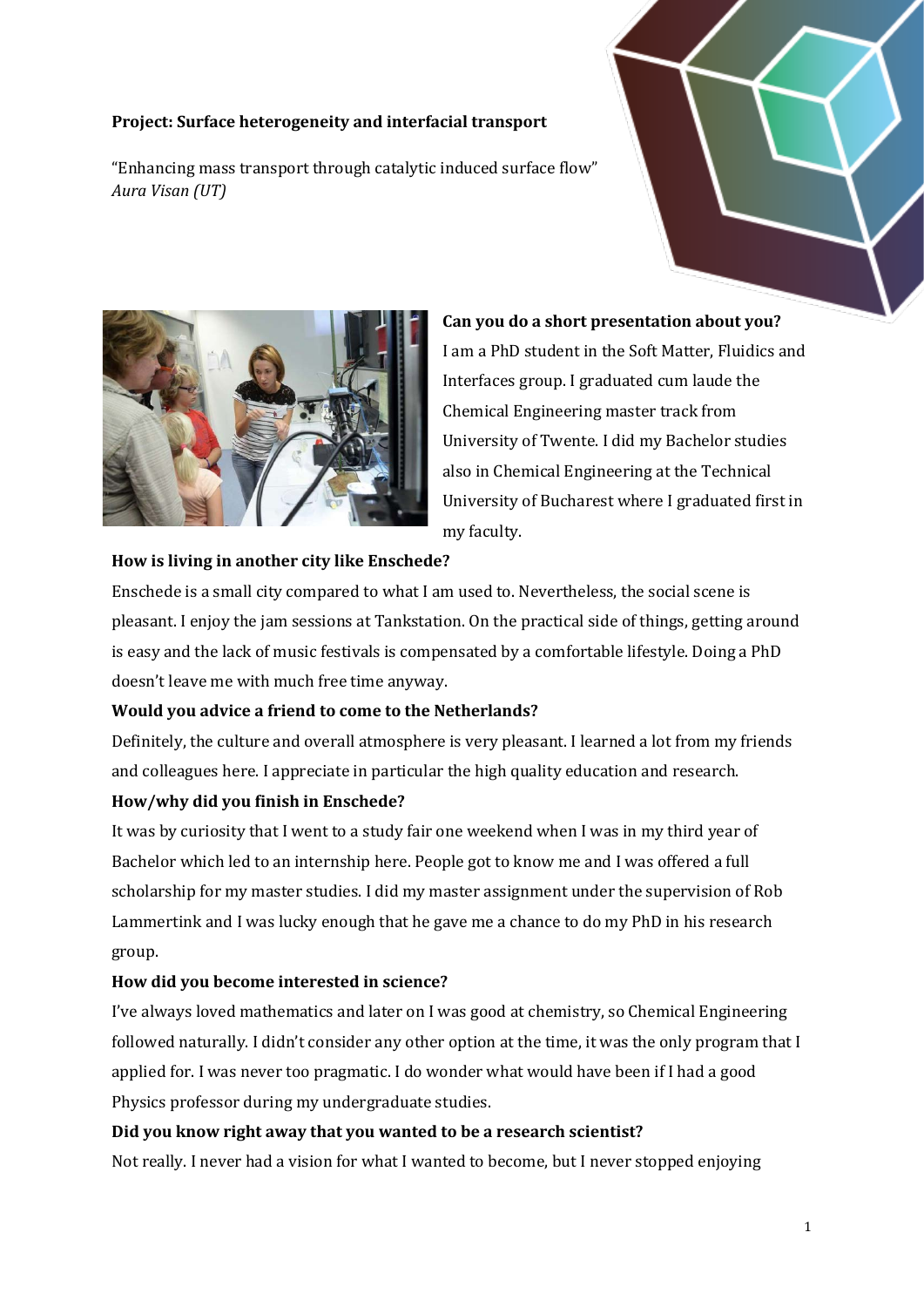learning, reading and I never liked easy.

# **What do you enjoy the most about your research?**

The novelty of the topic. It was this great of an idea that I had to make it happen. No recipes to follow, no direct source of inspiration, no setup; I had to build everything from scratch.

#### **What is your biggest motivation?**

It used to be the achievement itself, doing a good job. Now I understand that success has to do a lot with external factors which are out of my control, so I focus more on personal development. I do my best and in the process try to acquire as many skills as I can.

#### **How do you see yourself fitting in the MCEC project?**

A lot of efforts are made to synthesize new catalytic materials, characterize them thoroughly, develop new methods for mapping their activity in situ, identify the optimum operating parameters and design the reactor that provides the highest degree of mixing and conversion. My project lies somewhere in between the nanoscale characteristic for individual surface reaction events and the large scale reactor. Having a great catalyst that provides a high throughput in an ideally stirred reactor is not enough. We are trying to enhance the interfacial mass transport which is typically limiting due to the low velocity region close to the catalyst.

#### **If you had a time machine and two beers, with which scientist would you like to meet?**

Boris Derjaguin. For once, it would be nice to know how to pronounce his name. Well, I would have loved to get to know such an ingenious person who could fiddle in the lab, infer only from his vast theoretical knowledge possible phenomena, like it was the case for diffusio-osmosis. And, of course, it would have been interesting to experience the research environment in those times when people were completely dedicated to their work.

# **Which is the most memorable "Eureka" moment in your life (not necessarily connected to science)?**

It was my first year of PhD that humbled me and made me realize that personal determination and effort don't always decide the outcome.

# **Which scientific term/phenomena you think is the most misused by media?**

I am not sure which is the most misused term, but I am annoyed by the premeditated misuse driven by marketing interests. So you get products without soap, but with surfactants, without sugar, but with fructose and many other examples.

# **What do you like to do in your spare time?**

Dancing is my favorite pastime and in particular Lindy Hop or any jazz related dance. I enjoy reading a lot, not only articles, and travelling like everybody else, I guess.

# **Is science the answer to everything?**

Science is way ahead of politics. There is so much knowledge sitting on the shelf. We are still